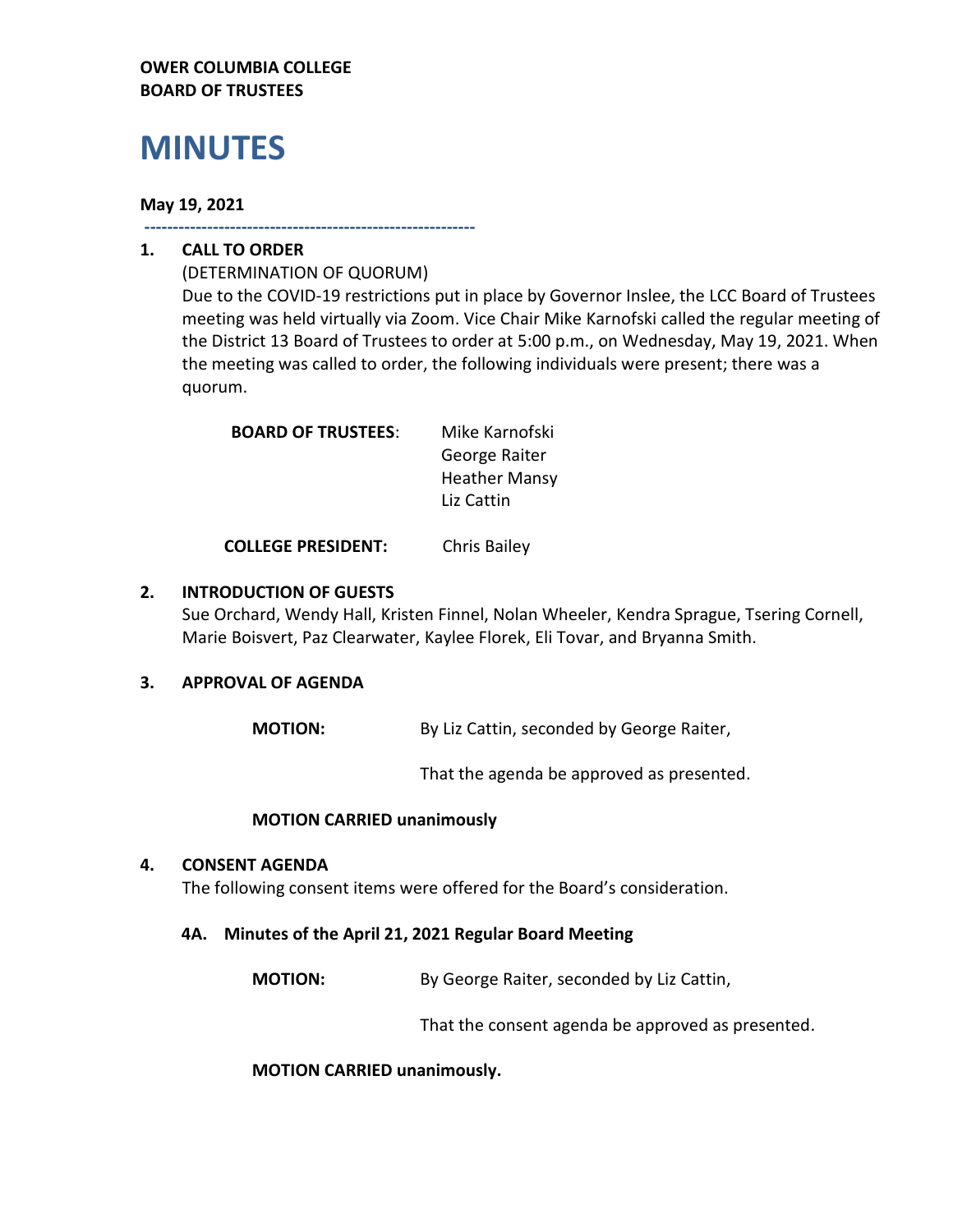#### **5. COLLEGE INPUT**

**5A.President's Report –** President Chris Bailey shared that enrollments are down about 3.4% for spring quarter but Running Start enrollments are up. A no-cut operating budget with additional guided pathways and proviso monies was received. Funding was also received in the capital budget for the design of the new vocational building. LCC received accreditation for the second BAS degree, the BAS-OLTM, and there are about 7 students currently enrolled.

Next, President Bailey asked each vice president to report on their respective areas. Vice President of Instruction, Kristen Finnel

- $\checkmark$  Completed initial work with faculty on building a new block schedule for students that will be implemented the 22-23 school year
- $\checkmark$  A College Success course is being implemented this upcoming year in hopes of retaining students by giving them the resources and strategies they need to be successful in higher education
- $\checkmark$  Faculty and staff are working on building winter course schedules
- $\checkmark$  Melinda Harbaugh, Dean of Instruction and Learning Resources, is resigning at the end of May

Vice President of Administrative Services - Nolan Wheeler

- $\checkmark$  The ELT had a very productive budget meeting this morning and are very close to having a balanced budget
- $\checkmark$  The financial statement audit is nearly finished and the IRS audit is still in the works with no new updates at this time
- $\checkmark$  LCC hosted a vaccine clinic on May 11 and vaccinated 34 students
- $\checkmark$  The emergency team is working on providing similar vaccine services to Running Start students with the Pfizer vaccine (only vaccine approved for individuals 12+)
- ✓ COVID intakes for LCC students/employees have significantly decreased
- $\checkmark$  The emergency team is working with employees across campus to assist with LCC having a safe re-opening on July 19
- $\checkmark$  The third round of the CARES Act funding was received over the weekend; this funding can be used to reimburse lost revenue
- $\checkmark$  LCC has had no positive test results among student athletes since the last board meeting
- $\checkmark$  There are a number of student athletes being recognized by the NWAC this year for academic achievement

# Vice President of Student Services, Sue Orchard

- $\checkmark$  Working with students who have dropped out during the pandemic
- $\checkmark$  K-12 partnerships have been particularly strong this year
- $\checkmark$  A second navigator, who is bilingual in English and Spanish, will be starting soon and will work specifically with Longview School District students
- $\checkmark$  Working on specific outreach for the adult population
- $\checkmark$  So far, there have been 50 applicants for the student success scholarship geared toward the high school graduating classes of 2020 & 2021 who have not yet started college
- $\checkmark$  LCC will be continuing the summer bridge program to provide additional resources to students
- $\checkmark$  Looking at re-opening critical student services to support student need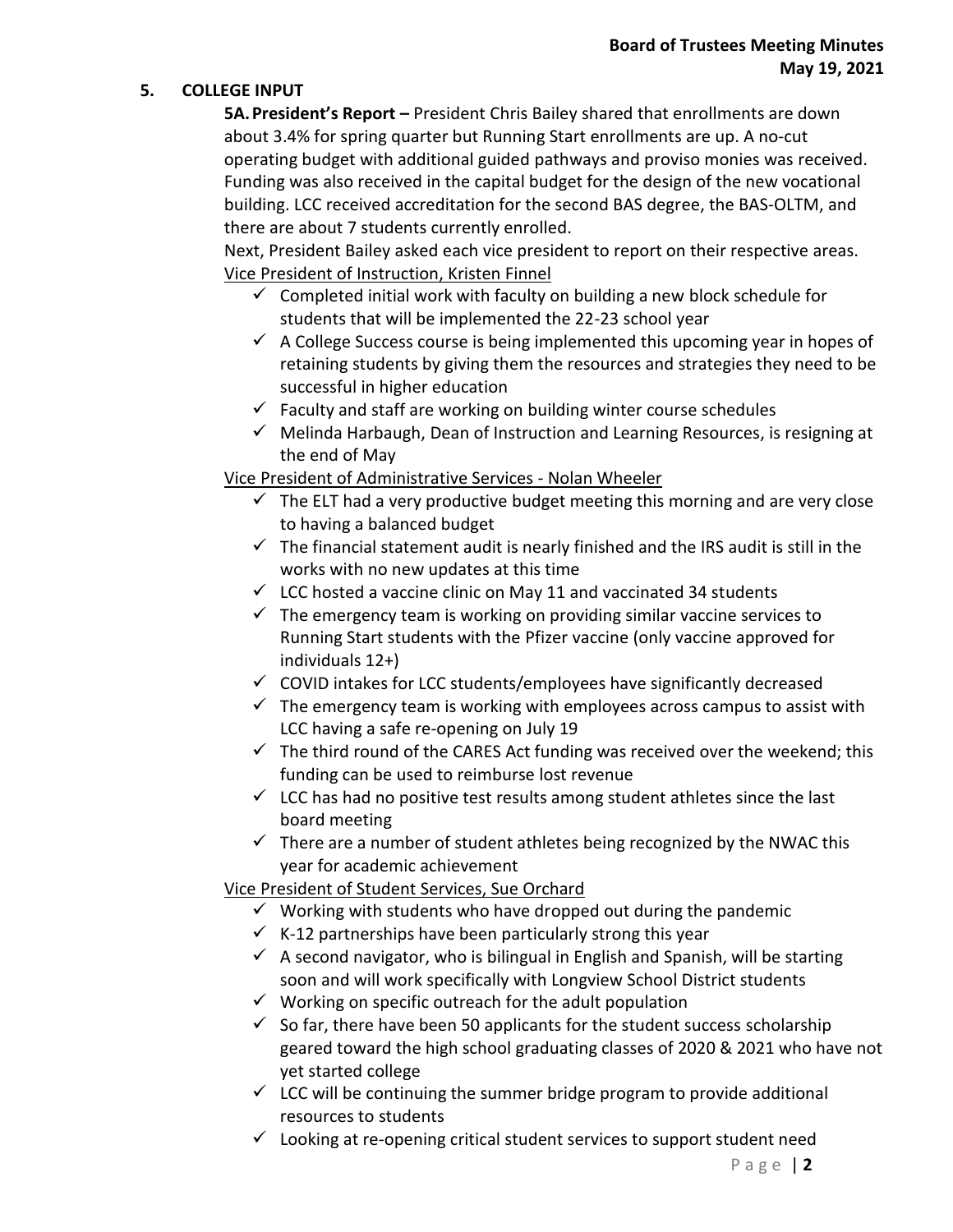# Vice President of Effectiveness and College Relations, Wendy Hall

- $\checkmark$  Marketing campaigns for summer and fall are in full swing
- $\checkmark$  Targeted marketing is being done to address gaps in enrollment
- $\checkmark$  Wrapped up filming for this year's commencement video
- $\checkmark$  The mid-cycle evaluation is coming up in October; it will most likely be done virtually but the college does have to prepare for the meeting to be in person
- $\checkmark$  Engaged in a number of projects to lead to an improvement in the student experience in regards to the LCC website

Vice President of Foundation, HR & Legal Affairs, Kendra Sprague

- $\checkmark$  The Daily News Students in Need Campaign recently came to a close and was very successful; the goal was to raise \$30,000 and the campaign raised nearly \$34,000
- $\checkmark$  This scholarship season, LCC implemented many new scholarship review methods to better address diversity, equity and inclusion
- $\checkmark$  Will be kicking off the employee giving campaign at next week's All-Staff meeting on May 25<sup>th</sup>
- $\checkmark$  HR has offered many trainings to employees this quarter

**5B. ASLCC Report** –Kaylee Florek presented the ASLCC S&A Budget for 2021-22. The committee evaluated each individual request to comprehend what each department, club, and organization was requesting. This process was undertaken with the guidelines outlined in RCW 28B.15.045 and was student-driven by the ASLCC student officers with support from the LCC Finance Office.

**MOTION:** By George Raiter, seconded by Liz Cattin,

That the fiscal year 2021-22 ASLCC Student & Athletics Budget of \$697,569.00 be approved as presented.

# **MOTION CARRIED unanimously**

**5C. LCCFAHE Report** – LCCFAHE Union President Brad Benjamin submitted a written report that was read by President Chris Bailey. The report read as follows. "LCC faculty can just see the end of another academic year in sight. It has not been an easy year, but I am continually amazed at how faculty are working with students to help them reach their academic goals. The LCC Speech & Debate Team competed at five different national collegiate speech and debate tournaments, and finished among the top five community colleges at every one of them. Highest placements were 2nd place at Pi Kappa Delta Nationals, 2nd place at the National Forensics Association tournament, and 2nd place in IPDA Debate Season Long Sweepstakes. (Basically, by almost any metric, we are one of the top-5 community college speech/debate programs in the country). The Speech & Debate Team also held a fundraiser for the Mike Dugaw Forensics Endowment (managed by the LCC Foundation). Between the 72 sweatshirts sold, excess shirts that will be sold in the LCC Bookstore, and generous additional donations, we were able to raise over \$1,000 for the Dugaw Forensics Endowment. Between our various fundraising efforts this academic year, the Dugaw Forensics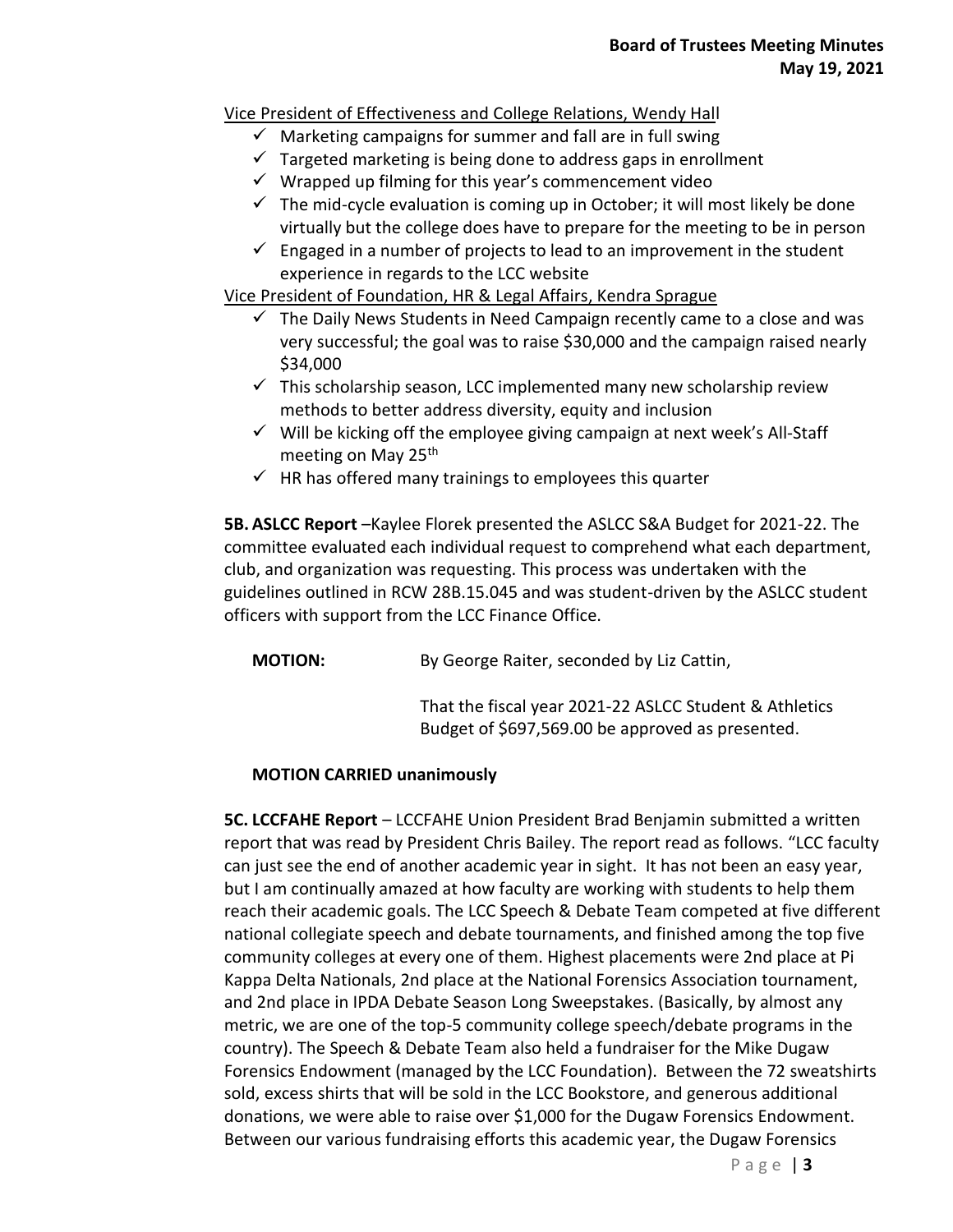#### **Board of Trustees Meeting Minutes May 19, 2021**

Endowment is now funded enough that we can start to offer modest scholarships to students who participate in speech and debate at Lower Columbia College! On May 3, LCC Drama held a very successful playwriting workshop webinar with award winning playwright Sue Mach. Sue has received the Oregon Book Award, fellowships from Literary Arts, and grants from the Oregon Council for the Humanities. LCC Drama has also been filming Runners Telephone, an original play by LCC Student Casey Halleck. Working with former LCC Student, Akitora Ishii, the filming wrapped on Sunday and will be released on June 16th on the Rose Center for the Arts YouTube! LCC Drama will record a Radio Production of Susan Glaspell's Trifles, a short one act play based on a true story, which will be released on June 11th on the Rose Center for the Arts YouTube! Hiedi Bauer was just interviewed for a podcast, Your Shelf or Mine, for National Poetry Month. It should be out now, through the Longview Public Library. The Community College Humanities Association (CCHA) Review issue that contains Hiedi Bauer's most recently published poem was just released. Chris Tower, Abbie Leavens, and Hiedi Bauer are rocking it as students of a creative writing class, taken through Literary Arts. I hope you are well and safe, Brad Benjamin, LCCFAHE President."

**5D.WFSE Report** – WFSE Union President Tracey Stanley submitted a written report that was read by President Chris Bailey. The report read as follows. "Good Evening LCC Trustees. Classified staff are continuing to work hard during the last few weeks of spring quarter and the end of another, if not unique academic year at Lower Columbia College. While many of our members have been working remotely for over a year in this modified work environment, others have continued to show up at their regular duty stations on campus. Classified staff doing their jobs, enables others in our campus community to do theirs. Whether working remotely or on campus, we have been working hard to stay safe and maintain the services needed to keep the campus operational. Though we have adapted well, working effectively and efficiently during the pandemic; we look forward to a new academic year in an environment that resembles something closer to normal. Classified staff are excited at the possibility of having more students, faculty and staff return to campus in a safe and productive manner. Being fully aware that our environment may never go back to what it was, we continue to strive for increased enrollment while continuing to fulfill the college's mission and commitment to the community. While the classified staff union continues to work with the administration on issues that arise, ensuring that the collective bargaining agreement is followed and the integrity of the language is maintained; we are fully confident that we can reach a mutual goal of advocating for our members, our students and our campus community. Thank you, have a wonderful evening and stay safe! Tracy Stanley, WFSE Chief Steward."

**5E. Head Start/ECEAP Written Report** – A written report was submitted to the board and no members had any questions.

**5F. Annual International Program Report** – Along with a provided written report, Marie Boisvert presented an update on the International Program including information on current students in the program and new programs being offered.